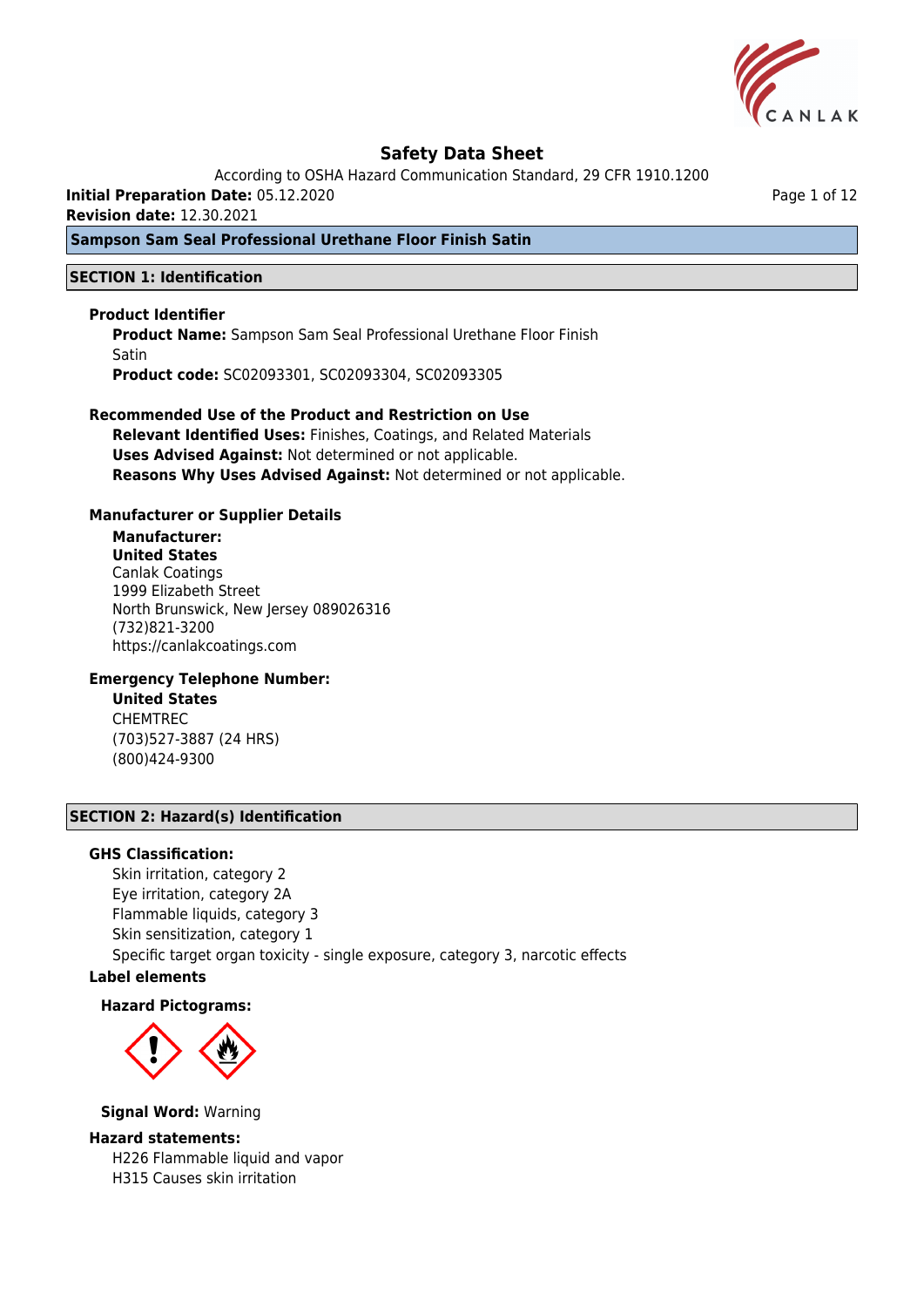According to OSHA Hazard Communication Standard, 29 CFR 1910.1200

**Initial Preparation Date:** 05.12.2020

**Revision date:** 12.30.2021

## **Sampson Sam Seal Professional Urethane Floor Finish Satin**

H319 Causes serious eye irritation H317 May cause an allergic skin reaction H336 May cause drowsiness or dizziness **Precautionary Statements:** P264 Wash skin thoroughly after handling P280 Wear protective gloves/protective clothing/eye protection/face protection P210 Keep away from heat/sparks/open flames/hot surfaces. No smoking P233 Keep container tightly closed P240 Ground/bond container and receiving equipment P241 Use explosion-proof electrical/ ventilating/ lighting/.../ equipment P242 Use only non-sparking tools P243 Take precautionary measures against static discharge P261 Avoid breathing dust/fume/gas/mist/vapors/spray P272 Contaminated work clothing must not be allowed out of the workplace P271 Use only outdoors or in a well-ventilated area P302+P352 IF ON SKIN: Wash with plenty of water/ … P321 Specific treatment (see ... on this label) P332+P313 If skin irritation occurs: Get medical advice/attention P362 Take off contaminated clothing and wash it before reuse P305+P351+P338 IF IN EYES: Rinse cautiously with water for several minutes. Remove contact lenses, if present and easy to do. Continue rinsing P337+P313 If eye irritation persists: Get medical advice/attention P303+P361+P353 IF ON SKIN (or hair): Take off immediately all contaminated clothing. Rinse skin with water/shower P370+P378 In case of fire: Use ... to extinguish P333+P313 If skin irritation or rash occurs: Get medical advice/attention P363 Wash contaminated clothing before reuse P304+P340 IF INHALED: Remove victim to fresh air and keep at rest in a position comfortable for breathing P312 Call a POISON CENTER/doctor/.../if you feel unwell P403+P235 Store in a well-ventilated place. Keep cool P403+P233 Store in a well-ventilated place. Keep container tightly closed P405 Store locked up P501 Dispose of contents/container to… **Hazards Not Otherwise Classified:** None

# **SECTION 3: Composition/Information on Ingredients**

| <b>Identification</b>     | Name                                        | Weight % |
|---------------------------|---------------------------------------------|----------|
| CAS Number:<br>64742-47-8 | Distillates (petroleum), hydrotreated light | <60      |
| CAS Number:<br>96-29-7    | Methyl ethyl ketoxime                       | < 0.3    |

## **Additional Information:** None

## **SECTION 4: First Aid Measures**

## **Description of First Aid Measures**

## **General Notes:**

Show this Safety Data Sheet to the doctor in attendance.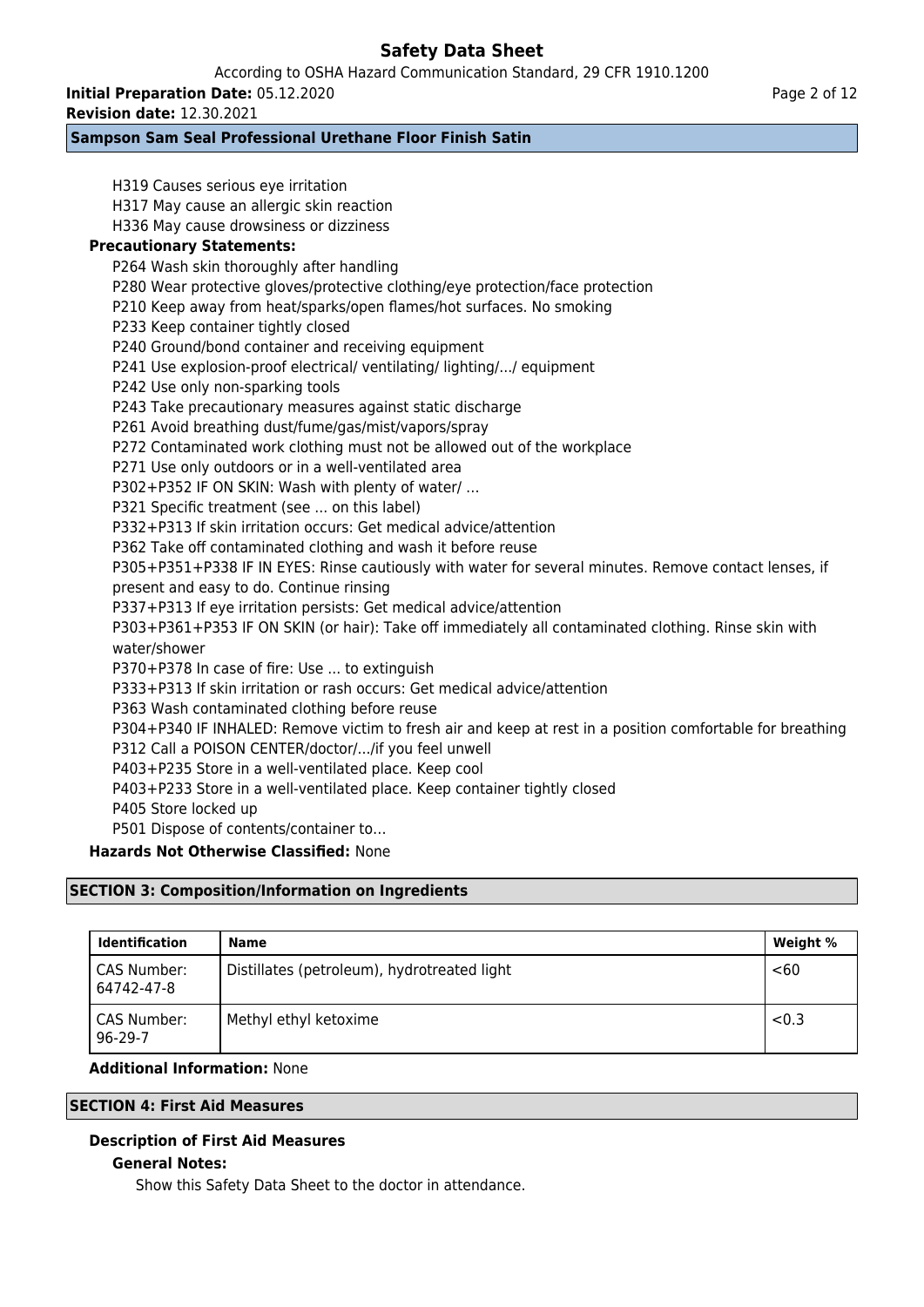According to OSHA Hazard Communication Standard, 29 CFR 1910.1200 **Initial Preparation Date:** 05.12.2020

**Revision date:** 12.30.2021

## **Sampson Sam Seal Professional Urethane Floor Finish Satin**

## **After Inhalation:**

If inhaled, remove person to fresh air and place in a position comfortable for breathing. Keep person at rest. If breathing is difficult, administer oxygen. If breathing has stopped, provide artificial respiration. If experiencing respiratory symptoms, seek medical advice/attention.

If inhaled, remove person to fresh air and place in a position comfortable for breathing. Keep person at rest. If breathing is difficult, administer oxygen. If breathing has stopped, provide artificial respiration. If symptoms develop or persist, seek medical advice/attention.

## **After Skin Contact:**

Remove contaminated clothing and shoes. Rinse skin with copious amounts of water [shower] for several minutes. Launder contaminated clothing before reuse. If symptoms develop or persist, seek medical advice/attention.

## **After Eye Contact:**

Rinse eyes with plenty of water for several minutes. Remove contact lenses if present and easy to do so. Protect unexposed eye. If symptoms develop or persist, seek medical advice/attention. Rinse eyes with plenty of gently flowing lukewarm water for 15 minutes. Remove contact lenses if

present and easy to do so. Protect unexposed eye. If symptoms develop or persist, seek medical advice/attention.

### **After Swallowing:**

If swallowed, DO NOT induce vomiting unless told to do so by a physician or poison control center. Rinse mouth with water. Never give anything by mouth to an unconscious person. If spontaneous vomiting occurs, place on the left side with head down to prevent aspiration of liquid into the lungs. If symptoms develop or persist, seek medical advice/attention.

### **Most Important Symptoms and Effects, Both Acute and Delayed**

## **Acute Symptoms and Effects:**

Skin contact may result in redness, pain, burning and inflammation.

Eye contact may result in irritation, redness, pain, inflammation, itching, burning and tearing.

Product is flammable. Exposure to sources of ignition may cause physical injury.

Dermal exposure may cause an allergic skin reaction. Symptoms may include irritation, redness, pain, rash, inflammation, itching, burning and dermatitis.

Inhalation may have adverse effects on the central nervous system. Symptoms may include drowsiness, dizziness, headache, nausea and lowering of consciousness. Acute overexposure via inhalation may result in respiratory distress, confusion and unconsciousness.

### **Delayed Symptoms and Effects:**

Effects are dependent on exposure (dose, concentration, contact time).

## **Immediate Medical Attention and Special Treatment**

### **Specific Treatment:**

Overexposure via inhalation requires urgent medical treatment.

Skin/eye burns require immediate treatment.

### **Notes for the Doctor:**

Treat symptomatically.

## **SECTION 5: Firefighting Measures**

## **Extinguishing Media**

## **Suitable Extinguishing Media:**

Water mist/fog, carbon dioxide, dry chemical or alcohol resistant foam. Dry chemical, CO2, water spray or alcohol-resistant foam.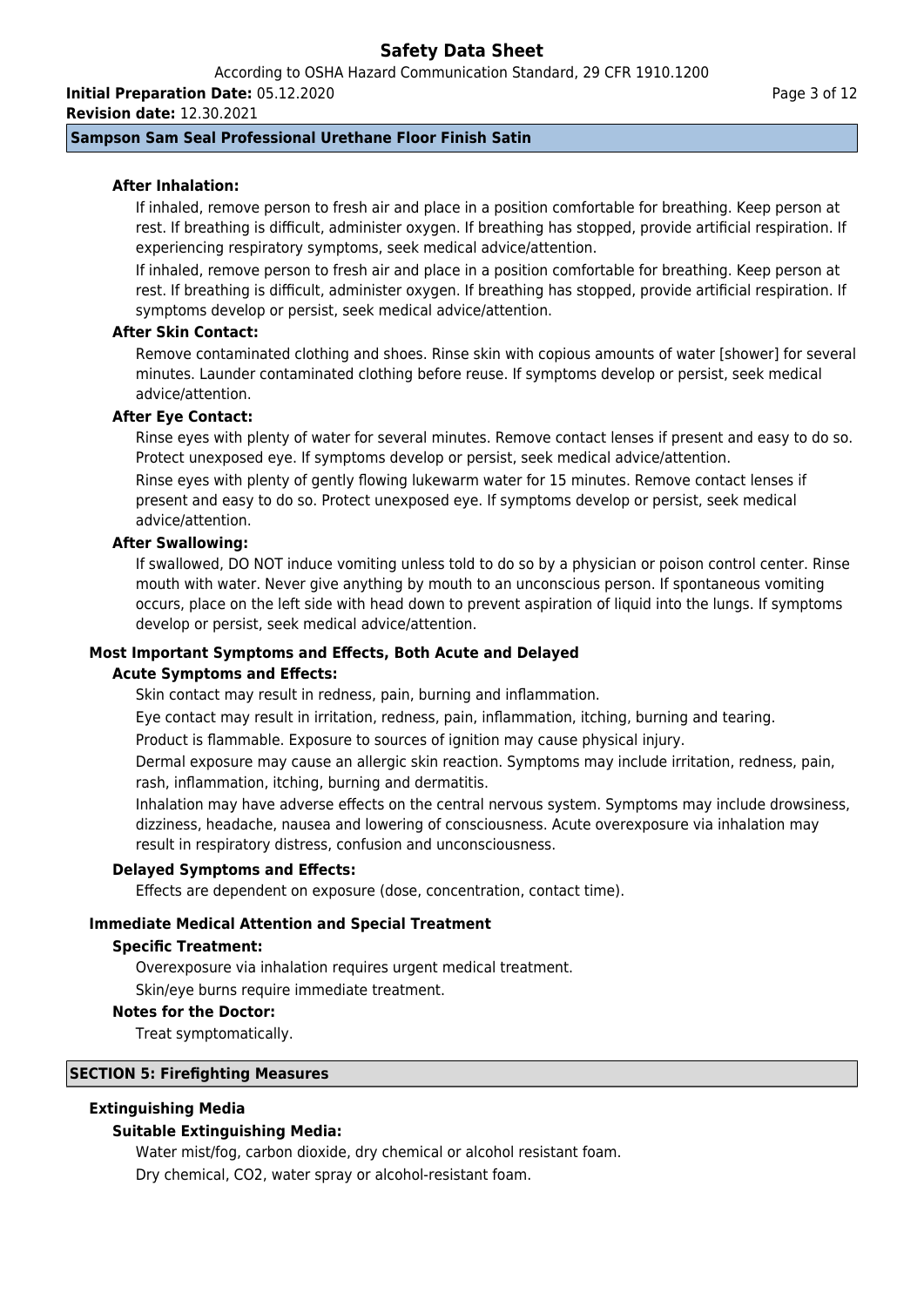According to OSHA Hazard Communication Standard, 29 CFR 1910.1200

**Initial Preparation Date:** 05.12.2020 **Revision date:** 12.30.2021

## **Sampson Sam Seal Professional Urethane Floor Finish Satin**

## **Unsuitable Extinguishing Media:**

Do not use water jet.

## **Specific Hazards During Fire-Fighting:**

Thermal decomposition may produce irritating/toxic fumes/gases.

Flammable liquid. Will be easily ignitable by heat, sparks or flames. Vapors may form explosive mixtures with air. Vapors may travel to source of ignition and flash back. Most vapors are heavier than air. They will spread along ground and collect in low or confined areas (sewers, basements, tanks). Vapor explosion hazard indoors, outdoors or in sewers. Runoff to sewer may create fire or explosion hazard. Containers may explode when heated. Inhalation or contact with material may irritate or burn skin and eyes. Fire may produce irritating, corrosive and/or toxic gases. Vapors may cause dizziness or suffocation.

## **Special Protective Equipment for Firefighters:**

Fire-fighters should wear appropriate protective equipment and self-contained breathing apparatus (SCBA) with a full-face piece operated in positive pressure mode.

## **Special precautions:**

Avoid contact with skin, eyes, hair and clothing. Do not breathe fumes/gas/mists/aerosols/vapors/dusts. Move containers from fire area if safe to do so. Use water spray/fog for cooling fire exposed containers. Avoid unnecessary run-off of extinguishing media which may cause pollution.

Evacuate non-essential personnel. Ventilate closed spaces before entering. Consider initial evacuation for 300 meters in all directions. If tank/rail car is involved in the fire, ISOLATE for 800 meters in all directions. Fight fire from a maximum distance. Move containers from fire area if you can do it without risk. Use water spray/fog for cooling fire exposed containers. Withdraw immediately in case of rising sound from venting safety devices or discoloration of tank. Always stay away from tanks engulfed in fire. For massive fire, use unmanned hose holders or monitor nozzles. If this is impossible, withdraw from area and let fire burn. Stand by, at a safe distance, with extinguisher ready for possible re-ignition. A vapor-suppressing foam may be used to reduce vapors. Avoid unnecessary run-off of extinguishing media which may cause pollution. Do not handle damaged containers unless specialized to do so.

## **SECTION 6: Accidental Release Measures**

## **Personal Precautions, Protective Equipment, and Emergency Procedures:**

Evacuate unnecessary personnel. Ventilate area. Extinguish any sources of ignition. Wear recommended personal protective equipment (see Section 8). Avoid contact with skin, eyes and clothing. Avoid breathing mist, vapor, dust, fume and spray. Do not walk through spilled material. Wash thoroughly after handling. Evacuate unnecessary personnel. Ventilate area. Extinguish any sources of ignition. All equipment used when handling the product must be grounded. Wear recommended personal protective equipment (see Section 8). Avoid contact with skin, eyes and clothing. Avoid breathing mist, vapor, dust, fume and spray. Do not walk through spilled material. Wash thoroughly after handling.

## **Environmental Precautions:**

Prevent further leakage or spillage if safe to do so. Prevent from reaching drains, sewers and waterways. Discharge into the environment must be avoided.

## **Methods and Material for Containment and Cleaning Up:**

Do not touch damaged containers or spilled material unless wearing appropriate personal protective clothing. Stop leak if you can do it without risk. Contain and collect spillage and place in suitable container for future disposal. Dispose of in accordance with all applicable regulations (see Section 13).

Do not touch damaged containers or spilled material unless wearing appropriate personal protective clothing. Stop leak if you can do it without risk. A vapor-suppressing foam may be used to reduce vapors. Absorb or cover with dry earth, sand or other non-combustible material and transfer to containers for future disposal. Dispose of in accordance with all applicable regulations (see Section 13).

## **Reference to Other Sections:**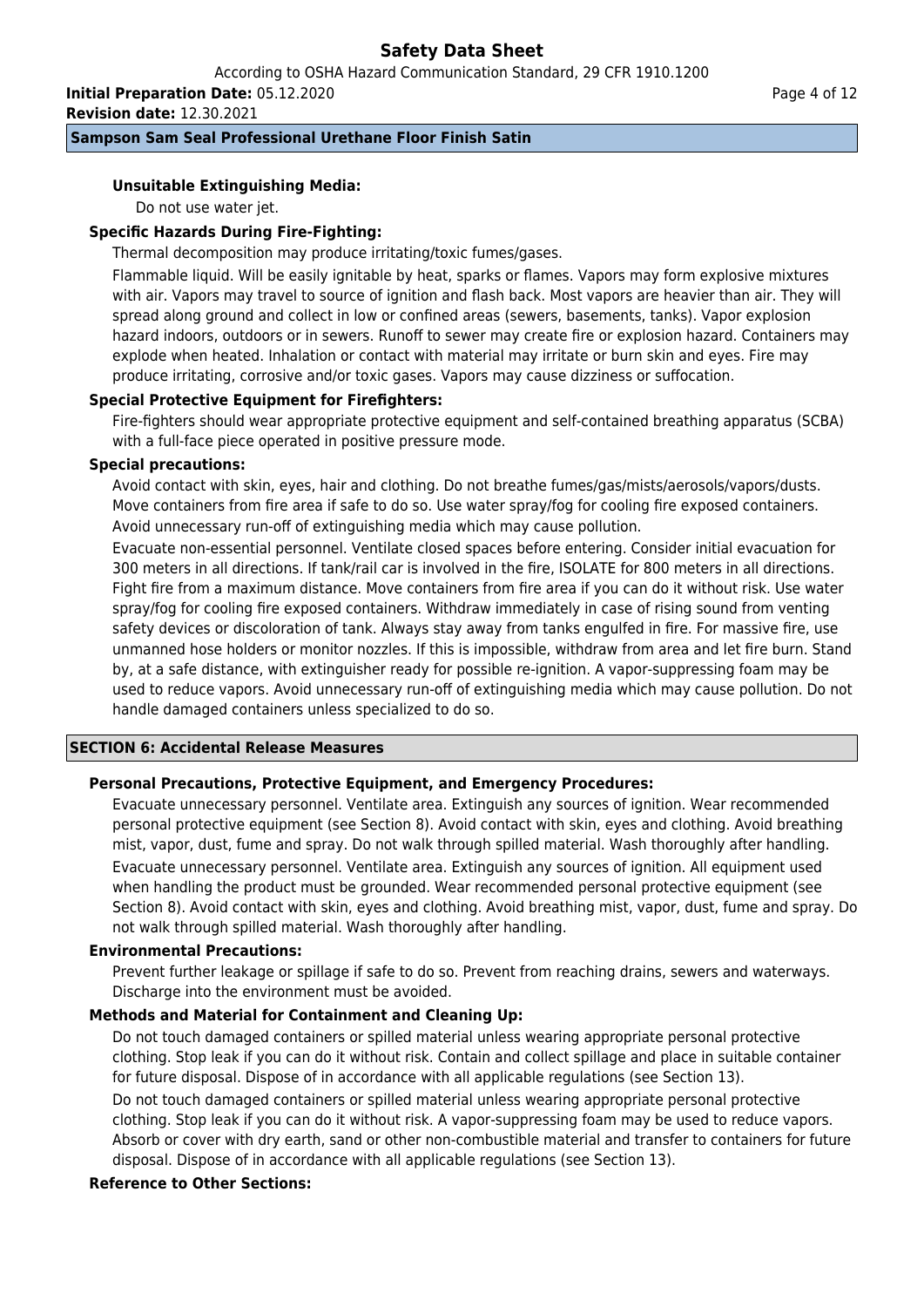According to OSHA Hazard Communication Standard, 29 CFR 1910.1200

**Initial Preparation Date:** 05.12.2020

**Revision date:** 12.30.2021

## **Sampson Sam Seal Professional Urethane Floor Finish Satin**

For personal protective equipment see Section 8. For disposal see Section 13.

### **SECTION 7: Handling and Storage**

## **Precautions for Safe Handling:**

Use appropriate personal protective equipment (see Section 8). Use only with adequate ventilation. Avoid breathing mist/vapor/spray/dust. Do not eat, drink, smoke, or use personal products when handling chemical substances. Avoid contact with skin, eyes and clothing. Wash affected areas thoroughly after handling. Keep away from incompatible materials (See Section 10). Keep containers tightly closed when not in use.

Keep away from heat, hot surfaces, sparks, open flames and other ignition sources. No smoking. Use explosion-proof electrical, ventilating and lighting equipment. Take action to prevent static discharges. Handle containers with caution. Use appropriate personal protective equipment (see Section 8). Use only with adequate ventilation. Avoid breathing mist/vapor/spray/dust. Do not eat, drink, smoke, or use personal products when handling chemical substances. Avoid contact with skin, eyes and clothing. Wash affected areas thoroughly after handling. Keep away from incompatible materials (See Section 10). Keep containers tightly closed when not in use.

## **Conditions for Safe Storage, Including Any Incompatibilities:**

Store in cool, dry, well-ventilated location out of direct sunlight. Keep away from food and beverages. Protect from freezing and physical damage. Store away from heat, open flames and other sources of ignition. Keep container tightly sealed. Store away from incompatible materials (See Section 10).

### **SECTION 8: Exposure Controls/Personal Protection**

Only those substances with limit values have been included below.

## **Occupational Exposure Limit Values:**

| Country (Legal Basis)      | <b>Substance</b>                            | <b>Identifier</b> | <b>Permissible concentration</b>                                                                        |
|----------------------------|---------------------------------------------|-------------------|---------------------------------------------------------------------------------------------------------|
| lweel                      | Methyl ethyl ketoxime                       | $96-29-7$         | 8-Hour TWA: 36 mg/m <sup>3</sup> (10 ppm)                                                               |
| Iniosh                     | Distillates (petroleum), hydrotreated light | 64742-47-8        | REL-TWA: 350 mg/m <sup>3</sup> (up tp 10 hr<br>[petroleum distillates, naphtha])                        |
|                            | Distillates (petroleum), hydrotreated light | 64742-47-8        | Ceiling Limit: 1800 mg/m <sup>3</sup> ([15<br>min] petroleum distillates,<br>naphtha)                   |
|                            | Distillates (petroleum), hydrotreated light | 64742-47-8        | REL-TWA: 100 mg/m <sup>3</sup> (up to 10 hr<br>l[kerosene])                                             |
| IOSHA                      | Distillates (petroleum), hydrotreated light | 64742-47-8        | 8-Hour TWA-PEL: 2000 mg/m <sup>3</sup> (500)<br>ppm [aliphatic hydrocarbons])                           |
| United States (California) | Distillates (petroleum), hydrotreated light | 64742-47-8        | 8-Hour TWA-PEL: 1600 mg/m <sup>3</sup> (400<br>ppm [aliphatic hydrocarbons])                            |
| lacgih                     | Distillates (petroleum), hydrotreated light | 64742-47-8        | TLV-TWA: 200 mg/m <sup>3</sup> (Kerosene<br>and jet-fuels [non-aerosol], as<br>total hydrocarbon vapor) |

## **Biological Limit Values:**

No biological exposure limits noted for the ingredient(s).

### **Information on Monitoring Procedures:**

Not determined or not applicable.

## **Appropriate Engineering Controls:**

Emergency eye wash stations and safety showers should be available in the immediate vicinity of use or handling. Provide adequate ventilation to maintain the airborne concentrations of vapor, mists, and/or dusts below the applicable workplace exposure limits, while observing recognized national standards (or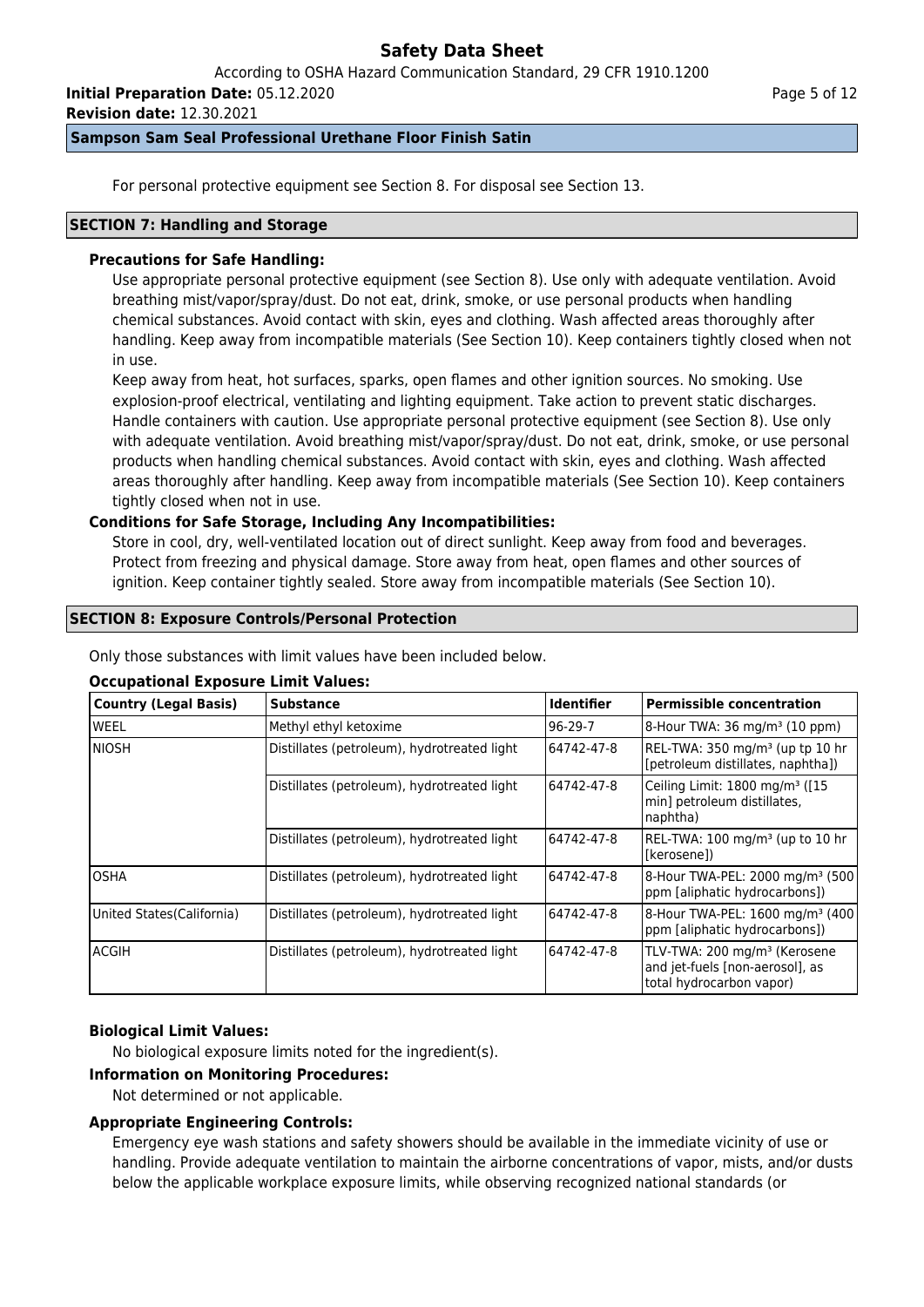According to OSHA Hazard Communication Standard, 29 CFR 1910.1200

**Initial Preparation Date:** 05.12.2020

**Revision date:** 12.30.2021

### **Sampson Sam Seal Professional Urethane Floor Finish Satin**

equivalent).

### **Personal Protection Equipment**

### **Eye and Face Protection:**

Safety glasses or goggles. Use eye protection equipment that has been tested and approved by recognized national standards (or equivalent).

### **Skin and Body Protection:**

Chemical resistant, impervious gloves approved by the appropriate standards. Gloves must be inspected prior to use. Avoid skin contact with used gloves. Appropriate techniques should be used to remove used gloves and contaminated clothing. Personal protective equipment for the body should be selected based on the task being performed and the risks involved and should be approved by a specialist before handling this product. Ensure that all personal protective equipment is approved by recognized national standards (or equivalent).

## **Respiratory Protection:**

If engineering controls do not maintain airborne concentrations below the applicable workplace exposure limits, or to an acceptable level (if exposure limits have not been established), a respirator approved by recognized national standards (or equivalent) must be worn.

### **General Hygienic Measures:**

When handling chemical products, do not eat, drink or smoke. Wash hands after handling, before breaks, and at the end of the workday. Avoid contact with skin, eyes and clothing. Wash contaminated clothing before reuse. Perform routine housekeeping.

### **SECTION 9: Physical and Chemical Properties**

### **Information on Basic Physical and Chemical Properties**

| <b>Appearance</b>                         | Amber liquid         |
|-------------------------------------------|----------------------|
| Odor                                      | Mild                 |
| <b>Odor threshold</b>                     | N/A                  |
| pH                                        | N/A                  |
| <b>Melting point/freezing point</b>       | N/A                  |
| Initial boiling point/range               | 161-198°C            |
| Flash point (closed cup)                  | $>$ 38 $^{\circ}$ C  |
| <b>Evaporation rate</b>                   | N/A                  |
| <b>Flammability (solid, gas)</b>          | N/A                  |
| <b>Upper flammability/explosive limit</b> | N/A                  |
| Lower flammability/explosive limit        | $0.75 - 1.2%$        |
| <b>Vapor pressure</b>                     | N/A                  |
| <b>Vapor density</b>                      | Heavier than air     |
| <b>Density</b>                            | $0.88 +/- 0.02$ g/cc |
| <b>Relative density</b>                   | $0.88 + - 0.02$      |
| <b>Solubilities</b>                       | N/A                  |
| Partition coefficient (n-octanol/water)   | N/A                  |
| <b>Auto/Self-ignition temperature</b>     | N/A                  |
| <b>Decomposition temperature</b>          | N/A                  |
| <b>Dynamic viscosity</b>                  | N/A                  |
| <b>Kinematic viscosity</b>                | N/A                  |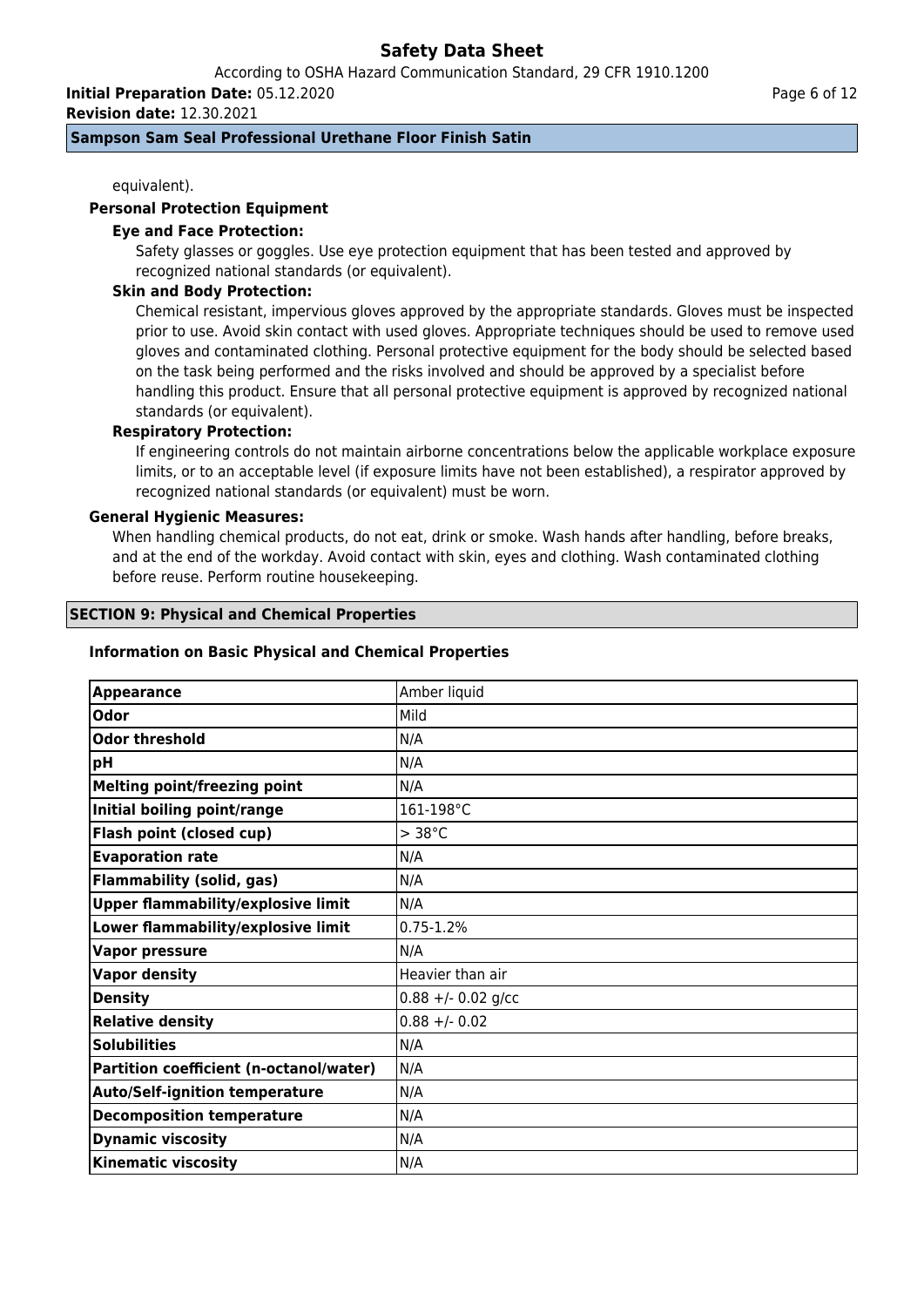According to OSHA Hazard Communication Standard, 29 CFR 1910.1200

**Initial Preparation Date:** 05.12.2020

**Revision date:** 12.30.2021

**Sampson Sam Seal Professional Urethane Floor Finish Satin**

| <b>Explosive properties</b> | N/A |
|-----------------------------|-----|
| Oxidizing properties        | N/A |

### **SECTION 10: Stability and Reactivity**

### **Reactivity:**

Not reactive under recommended handling and storage conditions.

### **Chemical Stability:**

Stable under recommended handling and storage conditions.

### **Possibility of Hazardous Reactions:**

Hazardous reactions are not anticipated under recommended conditions of handling and storage.

#### **Conditions to Avoid:**

Extreme heat, open flames, hot surfaces, sparks, ignition sources and incompatible materials. Extreme heat, open flames, hot surfaces, sparks, ignition sources, static electricity and incompatible materials. Vapor accumulation in low or confined areas.

#### **Incompatible Materials:**

None known.

### **Hazardous Decomposition Products:**

Under normal conditions of storage and use, hazardous decomposition products should not be produced.

### **SECTION 11: Toxicological Information**

#### **Acute Toxicity**

**Assessment:** Based on available data, the classification criteria are not met.

### **Product Data:** No data available.

## **Substance Data:**

| <b>Name</b>              | <b>Route</b>    | Result                                                   |
|--------------------------|-----------------|----------------------------------------------------------|
| Distillates (petroleum), | loral           | LD50 Rat: >5000 mg/kg                                    |
| hydrotreated light       | ldermal         | LD50 Rabbit: >2000 mg/kg                                 |
|                          | inhalation      | LC50 Rat: >5.28 mg/L (4 hr [vapor])                      |
| Methyl ethyl ketoxime    | loral           | LD50 Rat: 2326 mg/kg                                     |
|                          | ldermal         | LD50 Rabbit: $> 1000$ mg/kg                              |
|                          | Dermal ATE      | LD50 Rabbit: 1100 mg/kg                                  |
|                          | <b>Oral ATE</b> | LD50 Rat: 100 mg/kg                                      |
|                          | inhalation      | $ L C50 \text{ Rat:} > 4.83 \text{ mg/L}$ (4 hr (vapor)) |

## **Skin Corrosion/Irritation**

### **Assessment:**

Causes skin irritation.

## **Product Data:**

No data available.

### **Substance Data:**

| $\sqrt{\mathsf{Name}}$ | Result                   |
|------------------------|--------------------------|
| Methyl ethyl ketoxime  | ICauses skin irritation. |

## **Serious Eye Damage/Irritation**

**Assessment:**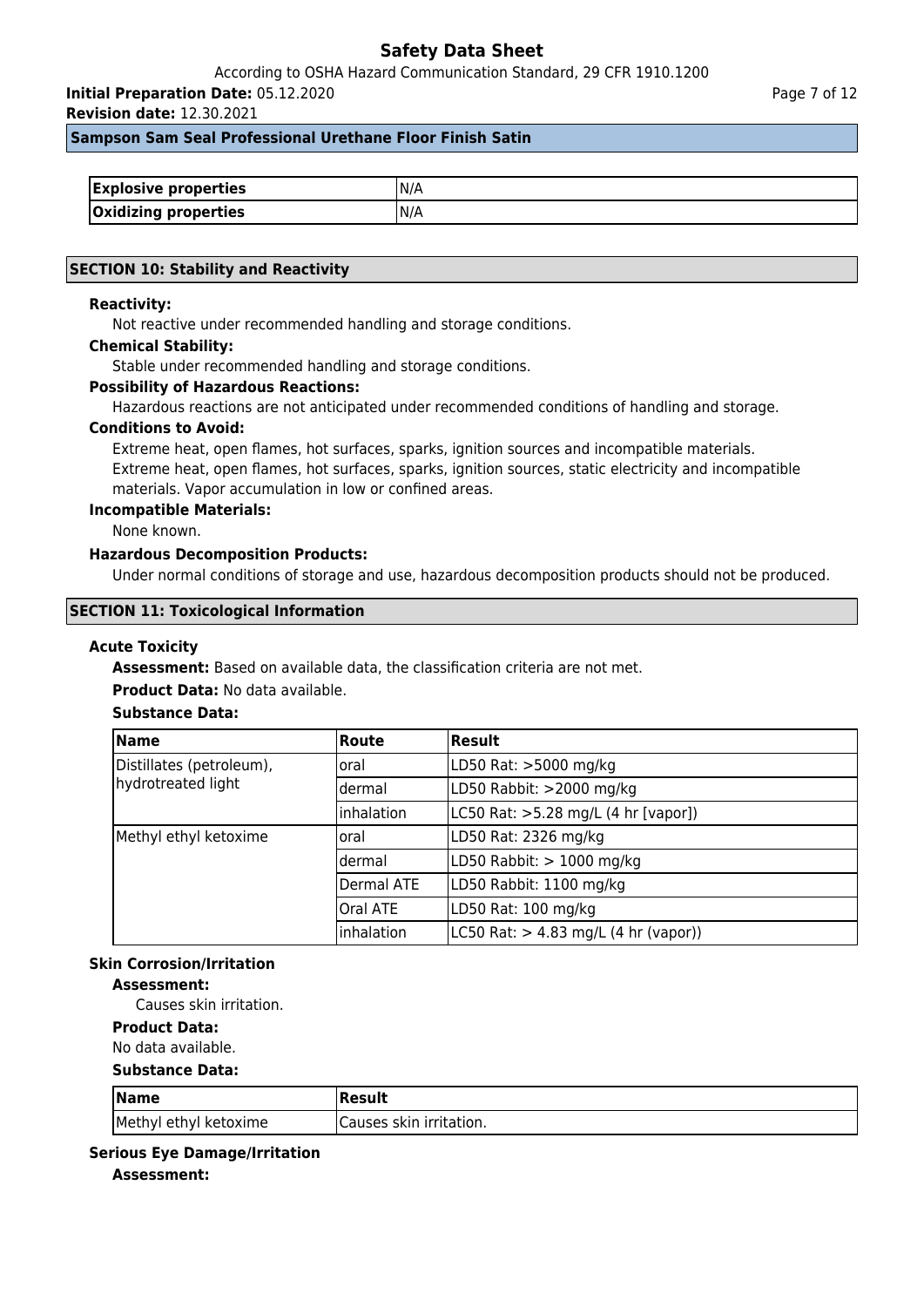## According to OSHA Hazard Communication Standard, 29 CFR 1910.1200

**Initial Preparation Date:** 05.12.2020

**Revision date:** 12.30.2021

## **Sampson Sam Seal Professional Urethane Floor Finish Satin**

Causes serious eye irritation.

### **Product Data:**

No data available.

#### **Substance Data:**

| <b>Name</b>           | Result                      |
|-----------------------|-----------------------------|
| Methyl ethyl ketoxime | (Causes serious eye damage. |

### **Respiratory or Skin Sensitization**

### **Assessment:**

May cause an allergic skin reaction.

## **Product Data:**

No data available.

### **Substance Data:**

| <b>Name</b>           | Result                                |
|-----------------------|---------------------------------------|
| Methyl ethyl ketoxime | IMay cause an allergic skin reaction. |

### **Carcinogenicity**

**Assessment:** Based on available data, the classification criteria are not met.

### **Product Data:** No data available.

## **Substance Data:**

| <b>Name</b>           | <b>Species</b> | Result             |
|-----------------------|----------------|--------------------|
| Methyl ethyl ketoxime |                | IMay cause cancer. |

## **International Agency for Research on Cancer (IARC):**

| <b>Name</b>                                    | <b>Classification</b> |
|------------------------------------------------|-----------------------|
| Distillates (petroleum),<br>hydrotreated light | Not Applicable        |
| Methyl ethyl ketoxime                          | Not Applicable        |

## **National Toxicology Program (NTP):**

| <b>Name</b>                                    | <b>Classification</b> |
|------------------------------------------------|-----------------------|
| Distillates (petroleum),<br>hydrotreated light | Not Applicable        |
| Methyl ethyl ketoxime                          | Not Applicable        |

### **OSHA Carcinogens:** Not applicable

### **Germ Cell Mutagenicity**

**Assessment:** Based on available data, the classification criteria are not met.

### **Product Data:**

No data available.

**Substance Data:** No data available.

## **Reproductive Toxicity**

**Assessment:** Based on available data, the classification criteria are not met.

### **Product Data:**

No data available.

**Substance Data:** No data available.

## **Specific Target Organ Toxicity (Single Exposure)**

## **Assessment:**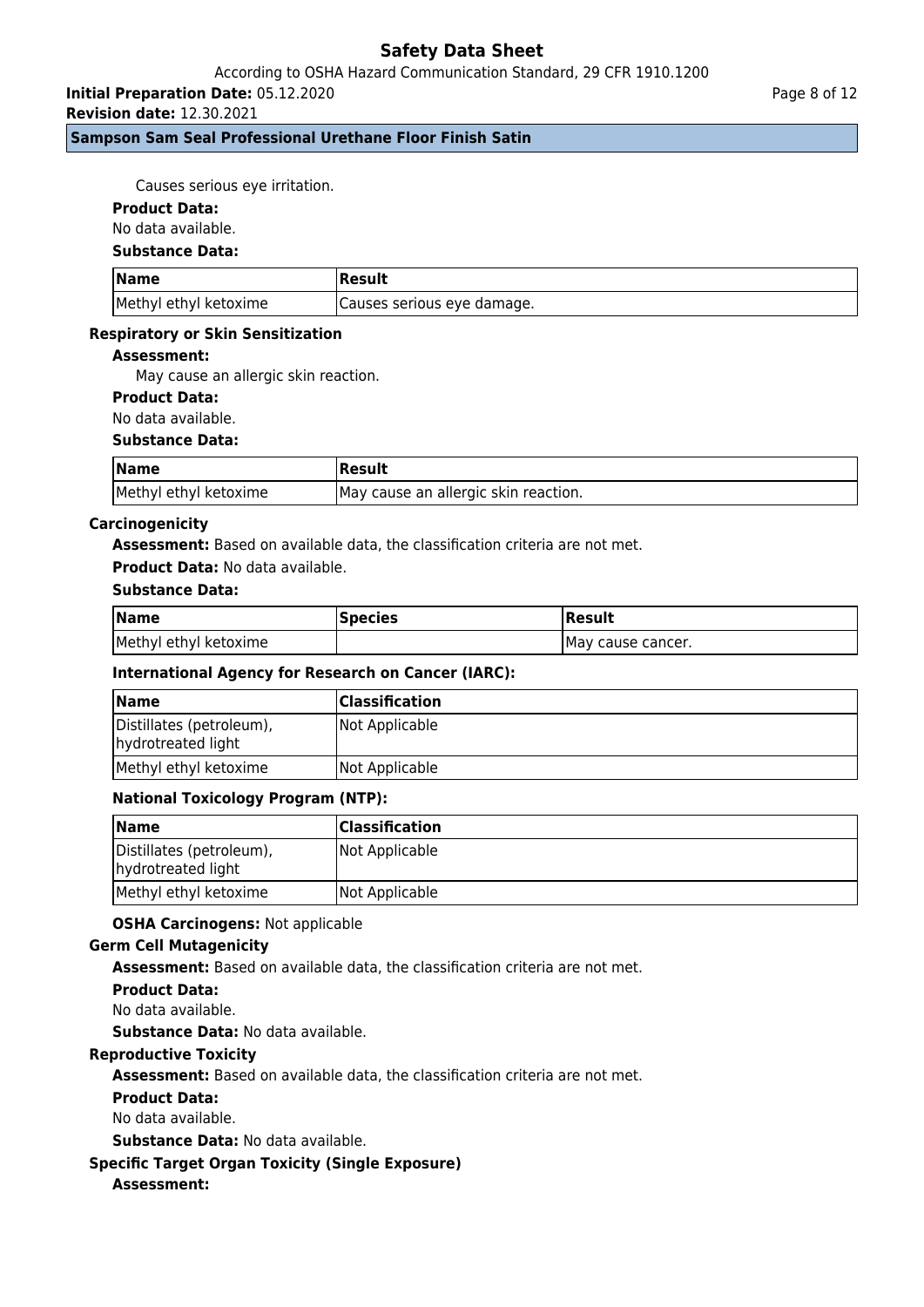## According to OSHA Hazard Communication Standard, 29 CFR 1910.1200

**Initial Preparation Date:** 05.12.2020

**Revision date:** 12.30.2021

**Sampson Sam Seal Professional Urethane Floor Finish Satin**

Page 9 of 12

May cause drowsiness or dizziness.

### **Product Data:**

No data available.

## **Substance Data:**

| Name                  | Result                                  |  |
|-----------------------|-----------------------------------------|--|
| Methyl ethyl ketoxime | May cause drowsiness or dizziness.      |  |
|                       | Causes damage to the respiratory tract. |  |

## **Specific Target Organ Toxicity (Repeated Exposure)**

**Assessment:** Based on available data, the classification criteria are not met.

**Product Data:**

No data available.

### **Substance Data:**

| <b>Name</b>           | Result                                                                           |
|-----------------------|----------------------------------------------------------------------------------|
| Methyl ethyl ketoxime | May cause damage to the blood system through prolonged or repeated<br>Texposure. |

### **Aspiration toxicity**

**Assessment:** Based on available data, the classification criteria are not met.

## **Product Data:**

No data available.

### **Substance Data:**

| <b>Name</b>                                    | <b> Result</b>                                |
|------------------------------------------------|-----------------------------------------------|
| Distillates (petroleum),<br>hydrotreated light | May be fatal if swallowed and enters airways. |

## **Information on Likely Routes of Exposure:**

### No data available.

# **Symptoms Related to the Physical, Chemical, and Toxicological Characteristics:** No data available.

**Other Information:**

No data available.

### **SECTION 12: Ecological Information**

## **Acute (Short-Term) Toxicity**

**Assessment:** Based on available data, the classification criteria are not met. **Product Data:** No data available.

### **Substance Data:**

| <b>Name</b>                                    | <b>Result</b>                                                         |
|------------------------------------------------|-----------------------------------------------------------------------|
| Distillates (petroleum),<br>hydrotreated light | Fish LC50 Lepomis macrochirus: 2.2 mg/L (96 hr)                       |
|                                                | Aquatic Invertebrates EC50 Daphnia magna: 1.4 mg/L (48 hr)            |
|                                                | Aquatic Plants EC50 Pseudokirchneriella subcapitata: 6.7 mg/L (72 hr) |
| Methyl ethyl ketoxime                          | Fish LC50 Oryzias latipes: > 100 mg/L (96 hr)                         |
|                                                | Aquatic Invertebrates EC50 Daphnia magna: 201 mg/L (48 hr)            |
|                                                | Aquatic Plants EC50 Scenedesmus capricornutum: 6.09 mg/L (72 hr)      |

## **Chronic (Long-Term) Toxicity**

**Assessment:** Based on available data, the classification criteria are not met.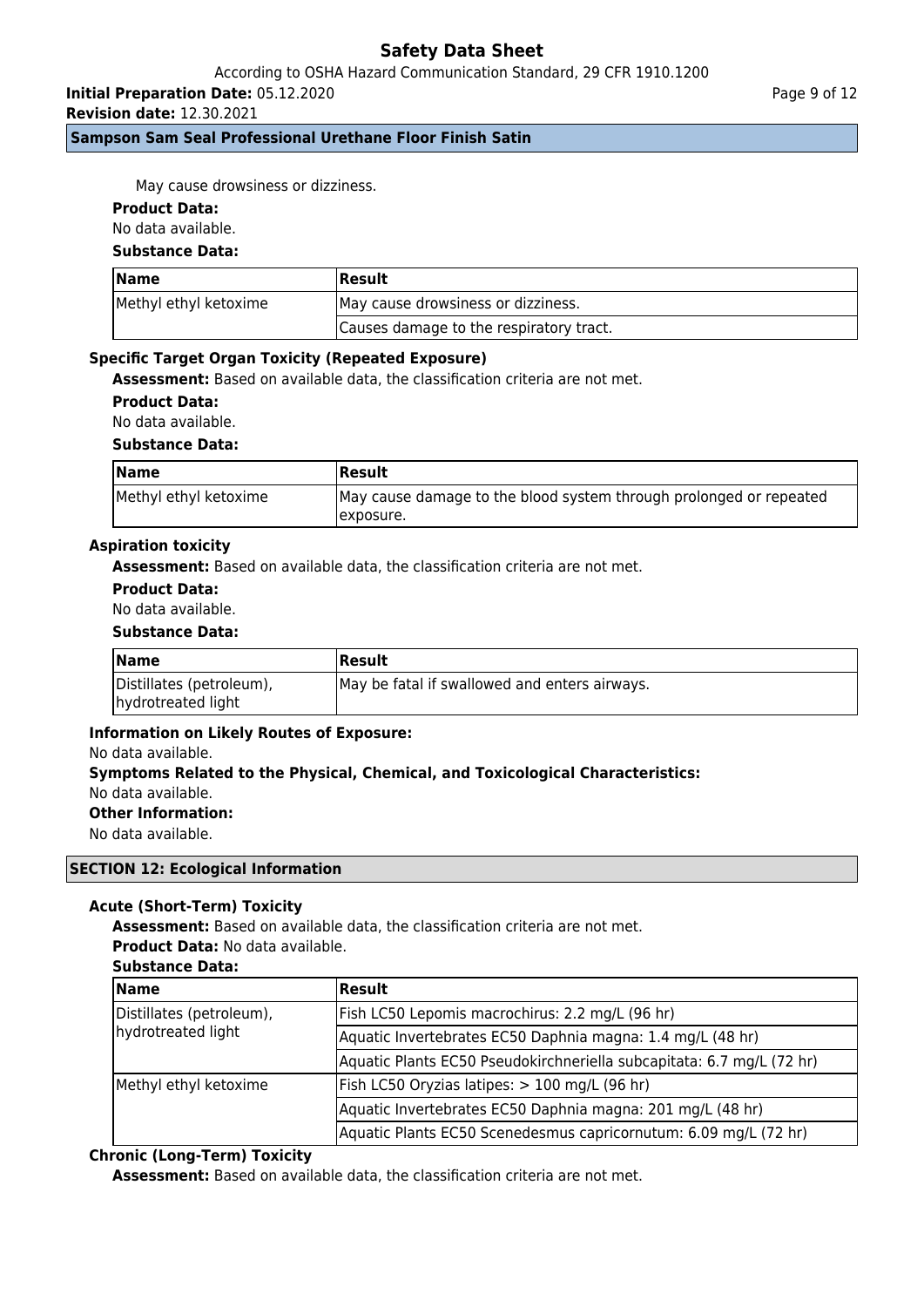According to OSHA Hazard Communication Standard, 29 CFR 1910.1200

**Initial Preparation Date:** 05.12.2020

**Revision date:** 12.30.2021

Page 10 of 12

**Sampson Sam Seal Professional Urethane Floor Finish Satin**

## **Product Data:** No data available.

# **Substance Data:**

| <b>Name</b>                                    | Result                                                           |
|------------------------------------------------|------------------------------------------------------------------|
| Methyl ethyl ketoxime                          | Fish NOEC Oryzias latipes: 50 mg/L (14 d)                        |
|                                                | Aquatic Invertebrates NOEC Daphnia magna: >= 100 mg/L (21 d)     |
|                                                | Aquatic Plants NOEC Scenedesmus capricornutum: 1.02 mg/L (72 hr) |
| Distillates (petroleum),<br>hydrotreated light | Aquatic Invertebrates EC50 Daphnia magna: 0.81 mg/L (21 d)       |

## **Persistence and Degradability**

**Product Data:** No data available.

### **Substance Data:**

| <b>Name</b>                                    | Result                                                           |
|------------------------------------------------|------------------------------------------------------------------|
| Methyl ethyl ketoxime                          | Inherently biodegradable (70% degradation after 18 days).        |
| Distillates (petroleum),<br>hydrotreated light | Substance is considered to be inherently biodegradable in water. |

# **Bioaccumulative Potential**

## **Product Data:** No data available.

### **Substance Data:**

| Name                                           | <b>Result</b>                                                                                                                                                        |
|------------------------------------------------|----------------------------------------------------------------------------------------------------------------------------------------------------------------------|
| Methyl ethyl ketoxime                          | IBCF: 5.8                                                                                                                                                            |
| Distillates (petroleum),<br>hydrotreated light | This substance is a hydrocarbon UVCB. Standard tests for this endpoint are<br>intended for single substances and are not appropriate for this complex<br>Isubstance. |

## **Mobility in Soil**

**Product Data:** No data available.

### **Substance Data:**

| Name                                           | Result                                                                                                                                                               |
|------------------------------------------------|----------------------------------------------------------------------------------------------------------------------------------------------------------------------|
| Distillates (petroleum),<br>hydrotreated light | This substance is a hydrocarbon UVCB. Standard tests for this endpoint are<br>intended for single substances and are not appropriate for this complex<br>Isubstance. |

# **Results of PBT and vPvB assessment**

## **Product Data:**

**PBT assessment:** This product does not contain any substances that are assessed to be a PBT. **vPvB assessment:** This product does not contain any substances that are assessed to be a vPvB.

# **Substance Data:**

### **PBT assessment:**

| Methyl ethyl ketoxime                          | The substance is not PBT.                                                                                                               |  |
|------------------------------------------------|-----------------------------------------------------------------------------------------------------------------------------------------|--|
| Distillates (petroleum),<br>hydrotreated light | This substance is a UVCB and does not contain constituents included in<br>the SVHC candidate list as PBT at concentrations above 0.1%.  |  |
| vPvB assessment:                               |                                                                                                                                         |  |
| Methyl ethyl ketoxime                          | The substance is not vPvB.                                                                                                              |  |
| Distillates (petroleum),<br>hydrotreated light | This substance is a UVCB and does not contain constituents included in<br>the SVHC candidate list as vPvB at concentrations above 0.1%. |  |

**Other Adverse Effects:** No data available.

## **SECTION 13: Disposal Considerations**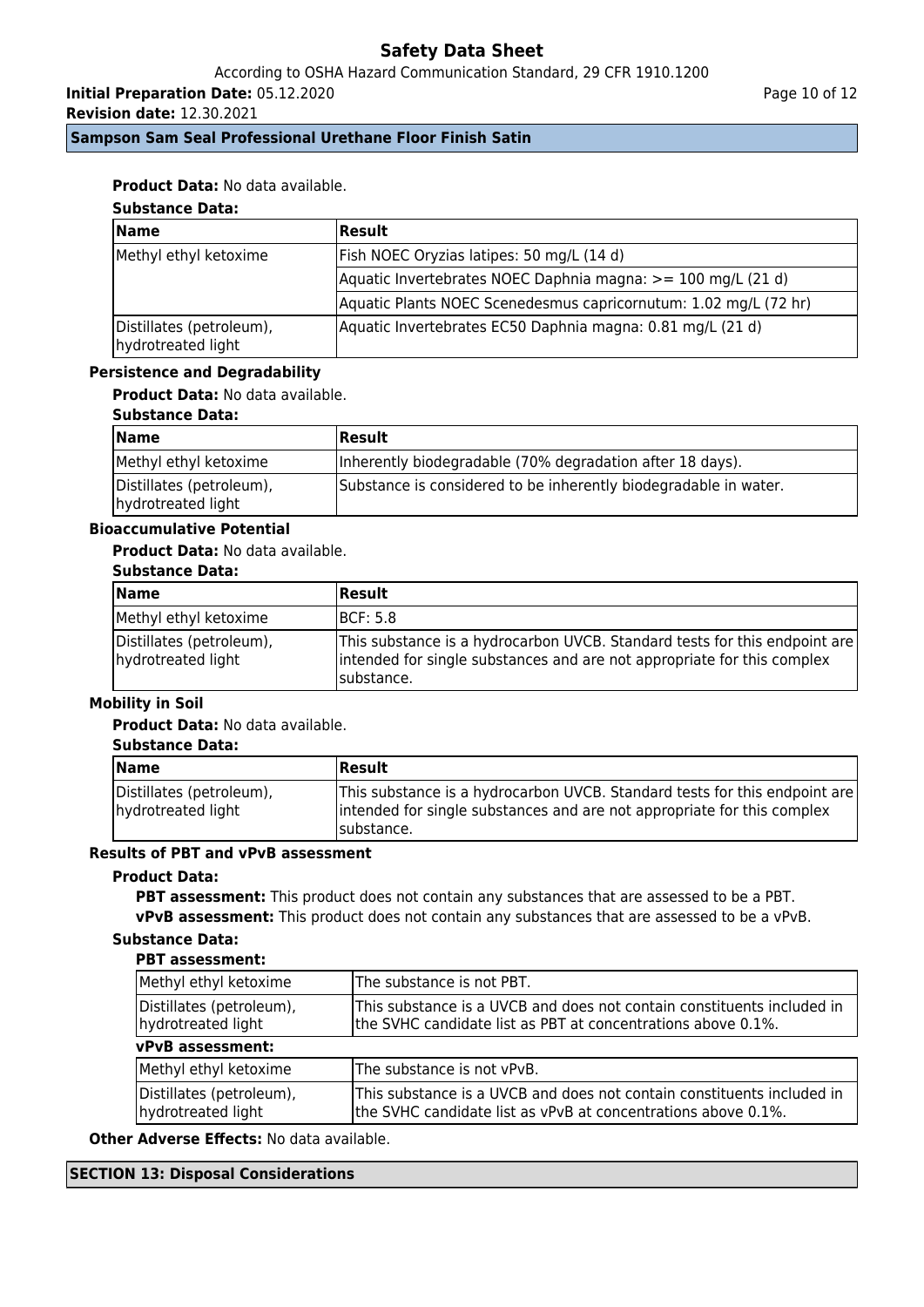According to OSHA Hazard Communication Standard, 29 CFR 1910.1200 **Initial Preparation Date:** 05.12.2020

**Revision date:** 12.30.2021

## **Sampson Sam Seal Professional Urethane Floor Finish Satin**

## **Disposal Methods:**

Do not dump into any sewers, on the ground or into any body of water. Store material for disposal as indicated in Section 7 Handling and Storage. Dispose of in accordance with local, state, and federal laws and regulations. Under RCRA, it is the responsibility of the user of the product to determine, at the time of disposal, whether the product meets RCRA criteria for hazardous waste.

## **Contaminated packages:**

Not determined or not applicable.

## **SECTION 14: Transport Information**

## **United States Transportation of Dangerous Goods (49 CFR DOT)**

| UN Number                           | UN 1263, Combustible, No red label required |
|-------------------------------------|---------------------------------------------|
| UN Proper Shipping Name             | Paint                                       |
| UN Transport Hazard Class(es)       | 3                                           |
| <b>Packing Group</b>                | ΠI                                          |
| <b>Environmental Hazards</b>        | <b>None</b>                                 |
| <b>Special Precautions for User</b> | None                                        |

## **International Maritime Dangerous Goods (IMDG)**

| UN Number                           | IUN1263 |
|-------------------------------------|---------|
| UN Proper Shipping Name             | Paint   |
| UN Transport Hazard Class(es)       | 3       |
|                                     |         |
| <b>Packing Group</b>                | Ш       |
| <b>Environmental Hazards</b>        | l None  |
| <b>Special Precautions for User</b> | l None  |

## **International Air Transport Association Dangerous Goods Regulations (IATA-DGR)**

| UN Number                           | UN1263 |
|-------------------------------------|--------|
| UN Proper Shipping Name             | Paint  |
| UN Transport Hazard Class(es)       |        |
| <b>Packing Group</b>                | Ш      |
| <b>Environmental Hazards</b>        | None   |
| <b>Special Precautions for User</b> | None   |

## **SECTION 15: Regulatory Information**

# **United States Regulations**

**Inventory Listing (TSCA):** All ingredients are listed-active or exempt.

**Significant New Use Rule (TSCA Section 5):** None of the ingredients are listed.

**Export Notification under TSCA Section 12(b):** None of the ingredients are listed.